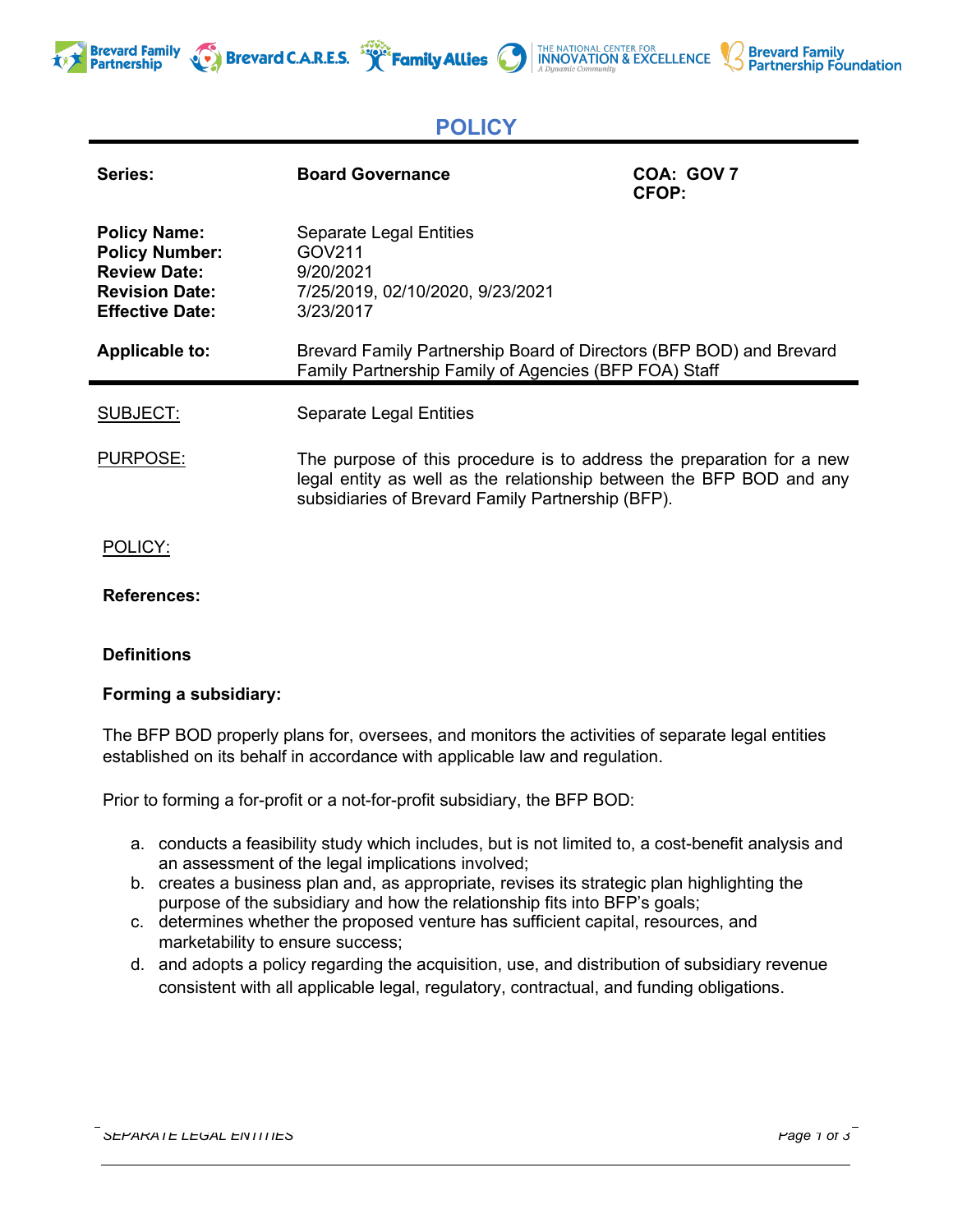

BFP, the parent organization:

a. exercises legally permissible oversight of any entity that raises or holds funds or assets on its behalf;

THE NATIONAL CENTER FOR **INNOVATION & EXCELLENCE** 

**Brevard Family** 

**Partnership Foundation** 

- b. has a written agreement that clearly describes the relationship between the organization's governing body and the separate legal entity;
- c. clearly articulates the corporate structure, the roles, relationships, and responsibilities of all parties; and
- d. ensures completion of the above through consultations with attorneys, analyzing whether sufficient capital and resources exist, and determining marketability. The BFP BOD also reviews how the subsidiary connects to the overall goal and strategic plan of BFP. Some of the factors may include determining the purpose of the new entity, the target population to be served and the benefit to the clients served by BFP FOA.

Leadership of the parent organization has regular and ongoing communication with the leadership of its subsidiary or subsidiaries. At least annually, the governing body of the parent organization reviews its relationship to its subsidiary or subsidiaries to determine whether the relationship(s) continue to serve the best interests of both the parent organization and its external stakeholders, including persons and families served.

Once the BFP BOD approves the creation of a new subsidiary, the Board reviews and approves Articles of Incorporation and Bylaws for the new entity and appoints a BFP Board member or designee to serve as the new entity Board Chair. The BFP BOD also approves the founding Board members required to submit the Bylaws and Articles.

All agreements between BFP and any subsidiaries of BFP are conducted through formal contracts for services and service agreements, when appropriate.

### **Interface of subsidiaries with the Brevard Family Partnership Board:**

The Board of Directors for each subsidiary will nominate any prospective candidate for the subsidiary's Board of Directors. The Executive of the subsidiary will then present any approved nominated candidate to the BFP BOD for approval. Once approved, the Board Chair of the subsidiary will (by way of letter) inform successful candidates of their election and thank other applicants who were not selected for their interest.

Additionally, a representative from each subsidiary provides quarterly reports regarding the activities of the subsidiary to the BFP BOD. The BFP BOD will review the activities of each subsidiary at least annually to ensure the activities are consistent with the established purpose of the subsidiary and distribution of subsidiary revenue is consistent with all applicable regulatory and contractual obligations.